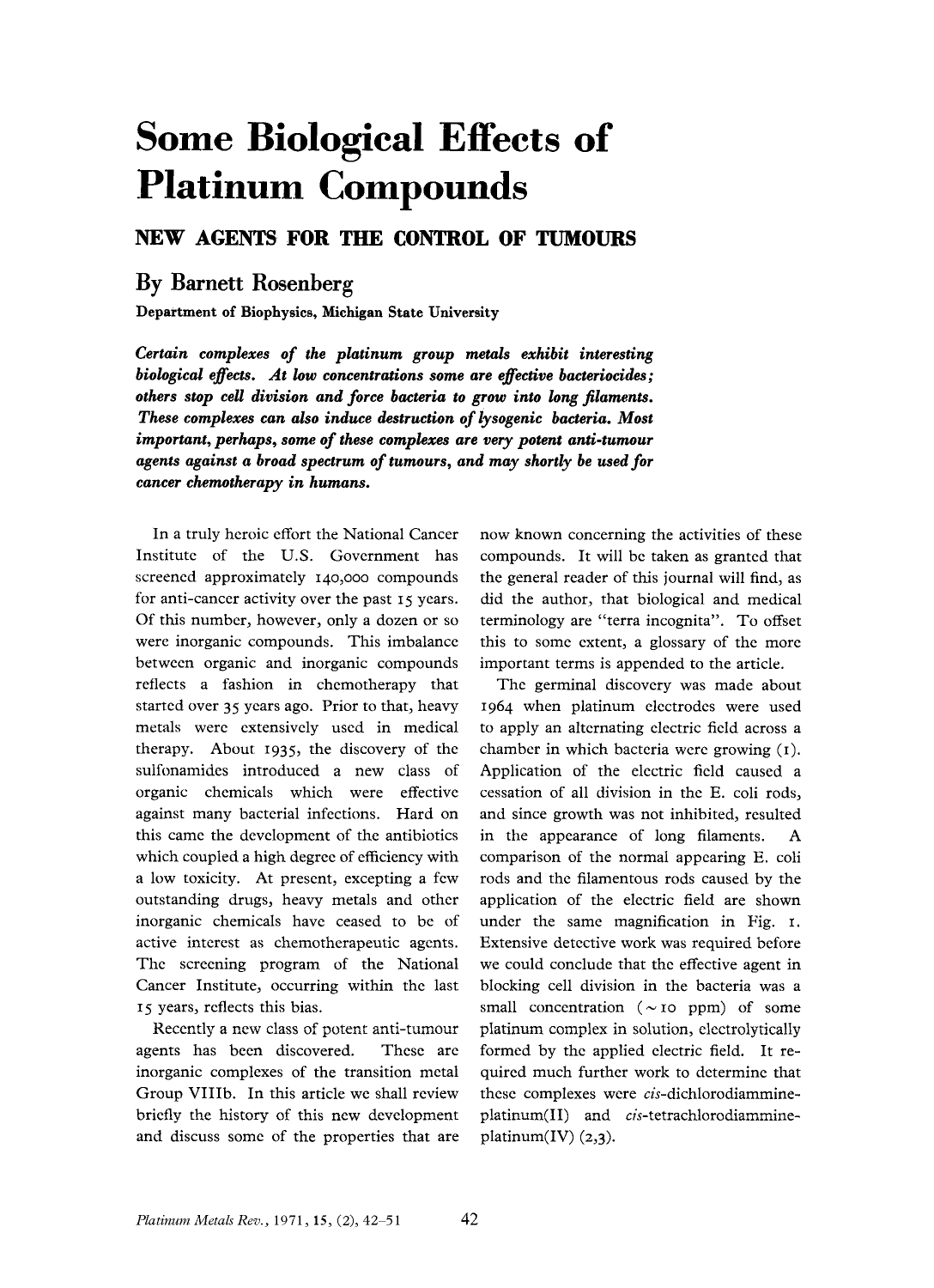

Fig. 1 Phase contrast photomicrographs of E. coli B.  $\times 600$ . (a) Normal bacteria grown in chemically *rd mcdiuni. (I)) Filanio~atoris bctrterin grown in sume medium but incorporating I0 ppm I\$ ris-dejined dichlorodiammineplatinum(II). The ability of the cells to divide and separate is completely inhibited, so*  $continued$  growth leads to long filaments

The structures of these complexes and some chloroplatinum(I1) double negative ions are other differently acting agents are shown in bacteriocides at low concentrations (I to 6 Figs *2,* **3** and 4. With the verification that ppm in the bacterial growth medium). These these platinum complexes were indeed compounds undergo photochemical changes capable of selectively blocking cell division in in the bacterial media, leading to a subsebacteria, a series of investigations was under- quent replacement of first one and then a taken to determine the mechanism and the second chloride by ammonia. The resulting generality of the effect. VanCamp discovered neutral molecules arc not bacteriocides until that the hexachloroplatinum(IV) and tetra- very high concentrations  $(\sim$  100 ppm in

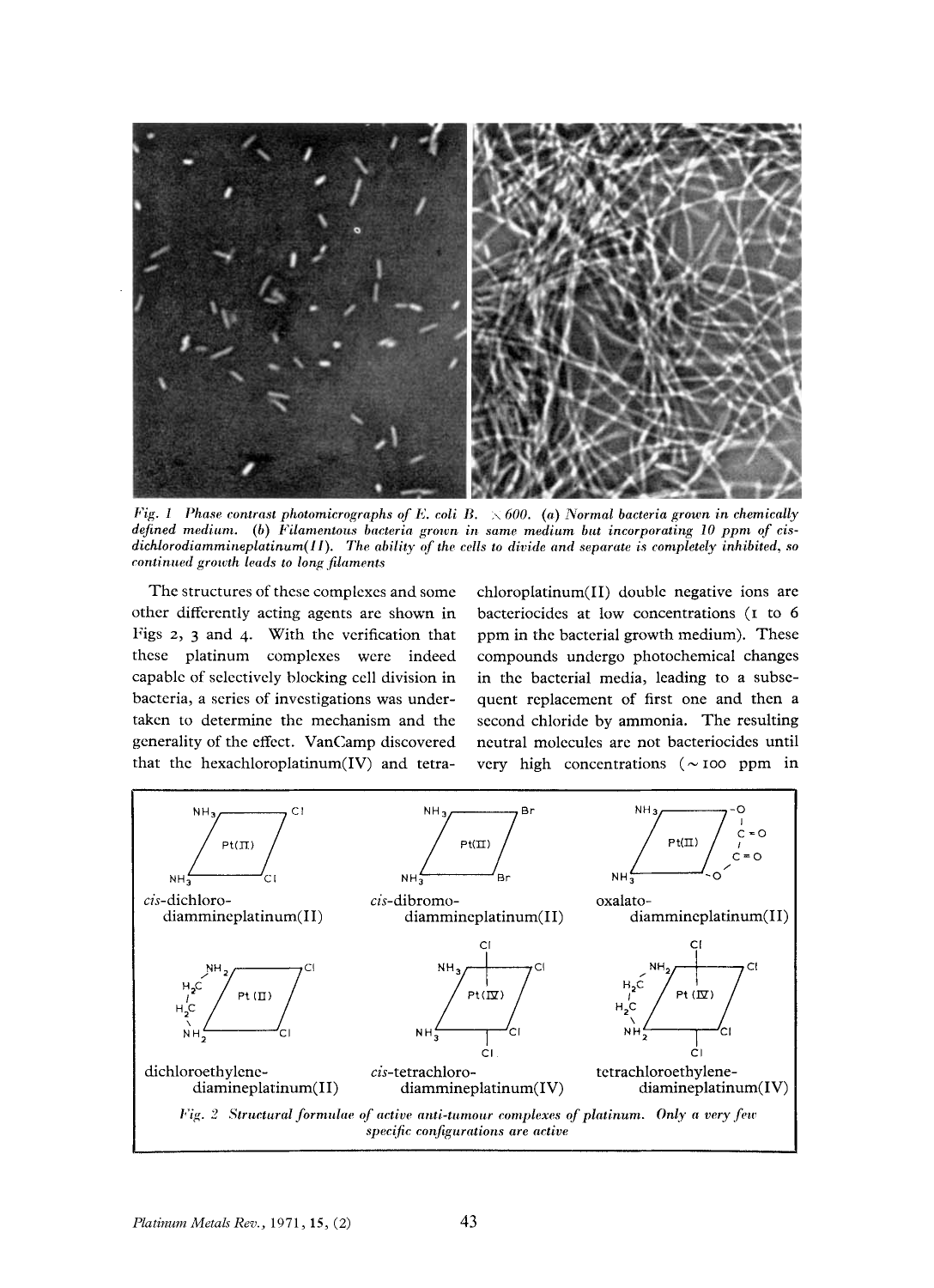

solution) are reached. Interestingly, the trans forms of these neutral molecules are not effective in blocking cell division in bacteria, while the *cis* isomers are. Thus we have two groups of compounds with different bacterial effects; the negative ionic species which are generally bacteriocidal, and the neutral species, in the *cis* form, which block cell division, but not growth. Gillard and his coworkers have reported similar effects in organic rhodium complexes (4), and Gale, Howle and Smith (5) have extended these observations to include photochemical reactions in ammonium hexachloroiridate, which also parallel the platinum transformations and bacterial activities.

A third class of bacterial effects of platinum compounds was discovered much later by Keslova (6). It is known that some strains **of**  E. coli have previously been infected by viruses (bacteriophages) and that the genetic material of the virus was incorporated into and became part of the genetic material of the bacterial cell. The viral genetic material (genome) is repressed in these cells and is not normally detectable. Such bacterial strains are called "lysogenic" for the simple reason that a number of agents, such as ultraviolet light, X-rays, and some chemicals such as the nitrogen mustards (alkylating agents), are capable of inducing the development of partial or complete viruses which lead finally to the destruction (lysis) of the cell. The platinum compounds which are effective anti-tumour agents were found to be extremely potent in inducing lysis of such lysogenic bacteria.

Fig. 5 exhibits the three types of effects on the growth curves in test tubes of various

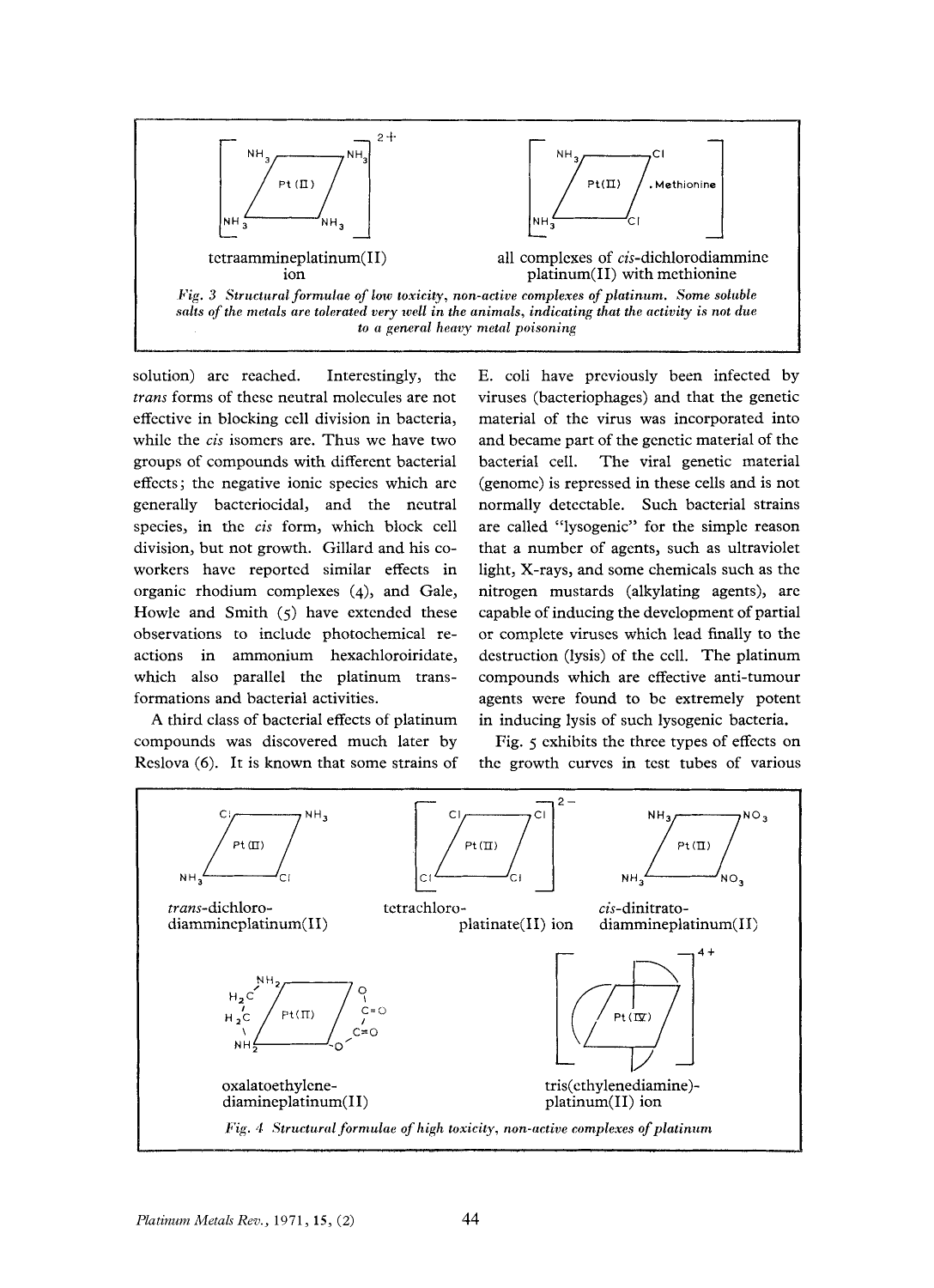

 $Cl<sub>6</sub>$  in concentrations ranging from 1 to 6 ppm. There is an increasing lag phase due to increasing percentage of cell kill (complete at 6 ppm), but rate of division (slope of lines) is not changed

(b) Filamentous growth curves in the presence of concentrations of cis-dichlorodiammineplatinum(II) ranging from 10 to  $100~\mu M$  (2 to 20 ppm). After I hour, all bacteria are in the form of filaments. Only the growth rate is slowed down at higher concentrations





strains of E. coli reacting to the presence of different compounds of platinum, showing in Fig. 5a the bacteriocidal effect, in Fig. 5b the cell division inhibition, and in Fig. 5c the lytic effects of these compounds.

#### **Anti-tumour Activity**

Since the platinum complexes of Fig. z are active in inhibiting cell division in bacteria, it suggested that they may also be interesting compounds to test as anti-tumour agents. Such a study was undertaken in our laboratory. We first determined the level of the platinum compounds which would be tolerated by the animals  $(LD_{50}$  doses), and then whether, below these levels, they would inhibit the growth of transplantable tumours in these animals. The first test was with **a**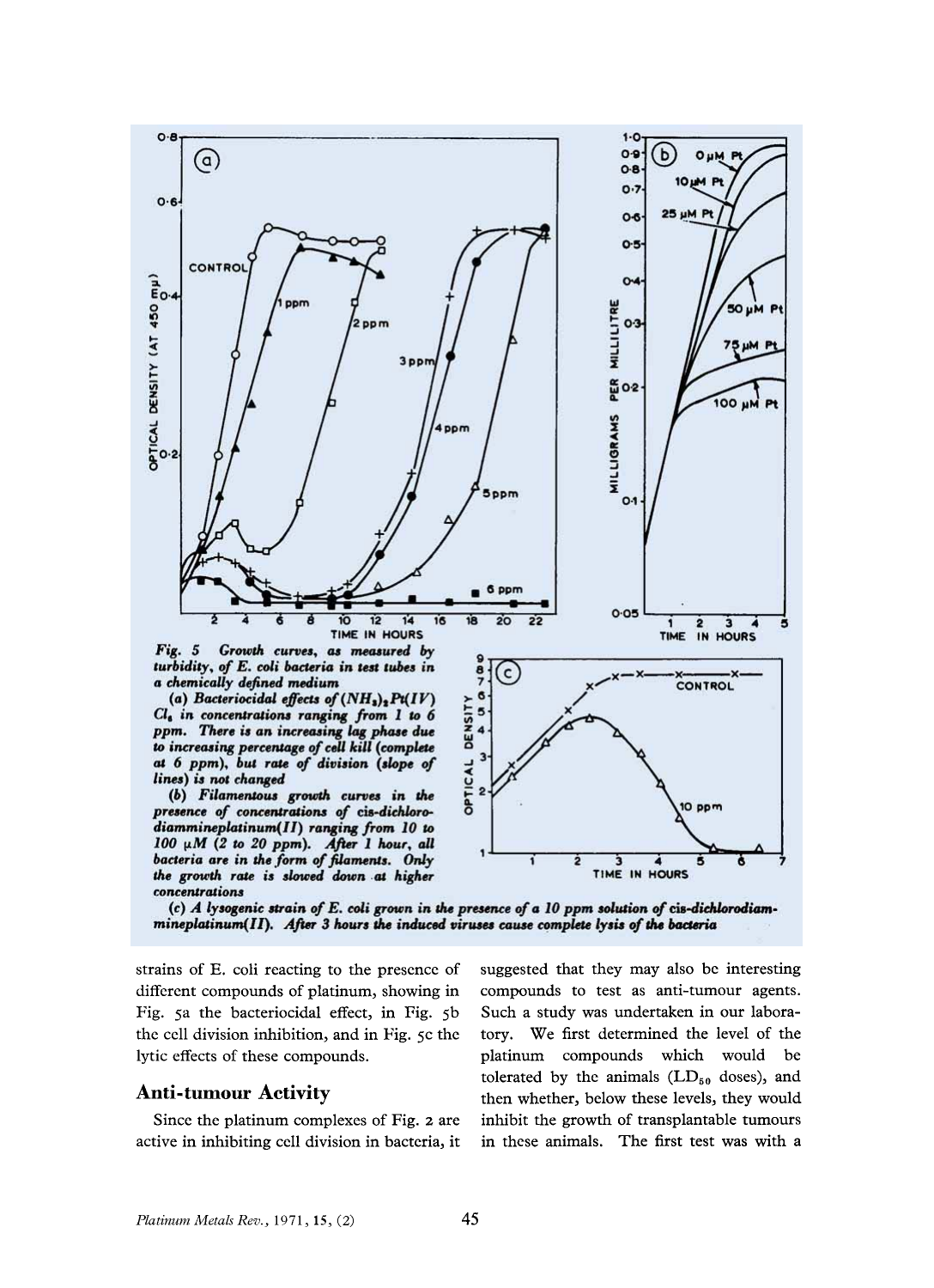Sarcoma **180** tumour (a standard test tumour in cancer research) in Swiss white mice. We found that the animals would tolerate single injections of **cis-dichlorodiammineplatinum(I1)**  at a level (8 mg/kg) which could almost completely inhibit the growth of the transplanted tumour, while the  $LD_{50}$  level was **14** mg/kg. This was the first evidence that these complexes are active anti-tumour agents **(7).** This compound was then submitted, along with cis-tetrachlorodiammincplatinum(1V) to the National Cancer Institute for screening against the Leukaemia LIZIO tumour in mice, their present standard screening tumour. Their results showed that **cis-dichlorodiammineplatinum(I1)** has a potent activity against this tumour, producing an increase in life span of the tumoured animals of 380 per cent, and a "cure" rate of 4 out of **10,** with single injections at the therapeutic dose, 8 mg/kg.

In addition to inhibiting the development of newly transplanted Sarcoma **180** tumours in mice, it was later shown that one could wait for a period of 8 days for the transplanted tumour to grow to a very large size, before instituting treatment with the *cis*dichlorodiammineplatinum(I1). A single injection, intraperitoneally, of 8 mg/kg of this drug caused the complete regression of the large tumours in close to **IOO** per cent of the animals (8). These results are illustrated in Fig. 6. In addition to producing such extensive "cures" of advanced sarcomas, we found that even up to 11 months afterward, the animals remained immune to a rechallenge with the same tumour. Thus the "cure" produced long-lasting immunity to this tumour system (9).

This first anti-tumour complex of platinum has now been tested extensively on many other transplantable tumour systems. Kociba **(10)** demonstrated that it can produce 100 per cent "cure" in rats of the Walker 256 carcinosarcoma and the Dunning Ascitic Leukemia. Again, in his studies he has shown that one could wait until the tumour is in a highly advanced state, i.c., four days before the animal would die, before instituting treatment, and still rescue IOO per cent of the animals. The drug has been tested now at the National Cancer Institute and at the Chester Beatty Institute in London by Haddow and Connors **(11)** on a number of other tumour systems such as the Lewis Lung carcinoma, the B-16 melanocarcinoma, the P388 leukemia, and the ADJ-PC6A tumours. It has shown marked effectiveness in all of these tumour systems. The latter group have also shown a lack of activity of the complexes against the Rabbit VX2 carcinoma, the Gardner tumour, and a strain of the Walker 256 carcinosarcoma that is resistant to alkylating agents. At this time, a large number of other laboratories are investigating the anti-tumour activity of these complexes against a host of additional tumour systems. Their results will be reported in the near future. We conclude from this series of studies on the anti-tumour activity of **cis-dichlorodiammineplatinum(I1)**  that it is a very effective agent against a wide spectrum of transplantable tumours in animals. Anti-tumour activity has also been exhibited by the other compounds shown in Fig. *2.* In some tumour types, other compounds have been shown to be more effective than the **cis-dichlorodiammineplatinum(I1).**  We have then a new class of drugs which could form a set of specific chemotherapeutic agents against specific types of tumours.

While transplantable tumours form the best screening systems for evaluating the effectiveness of new anti-tumour agents, there are other types of tumour systems which are more relevant to the cancers that occur in human beings. Two other such types of tumours are those caused by injections of chemical agents (carcinogens) into the animal which induce the formation of tumours, and those which are caused by the injections of certain classes of viruses. It is of interest, therefore, to determine whether these platinum complexes are capable of exhibiting anti-tumour activity against carcinogenically or virally induced tumour systems. Recently, Welsch **(12)** has investigated the activity of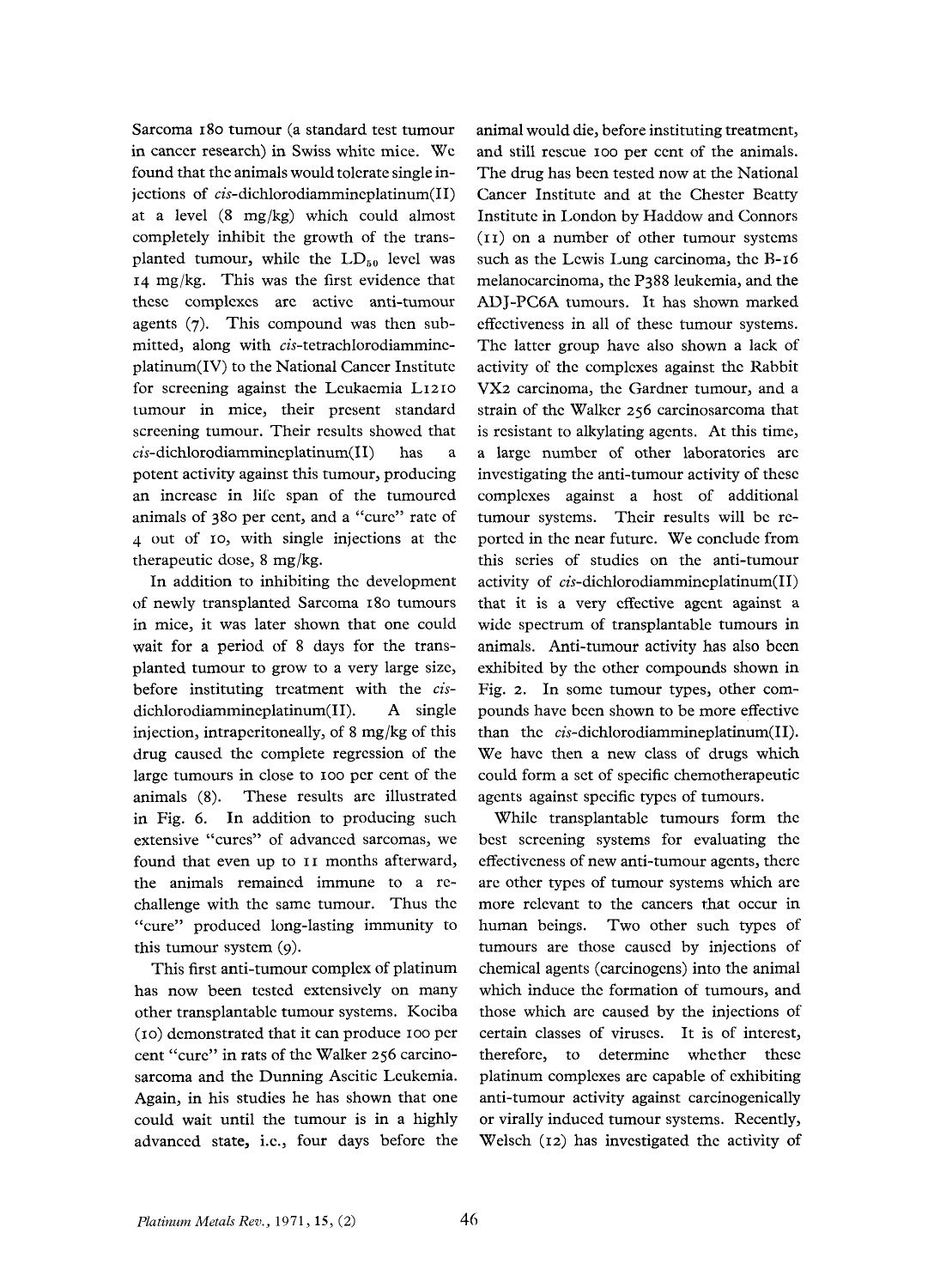

*Fig.* 6 The regression of a large Sarcoma-180 tumour in the Swiss white mouse by a single intraperitoneal *injection of cis-dichlorodiammineplatinum(* $II$ *) at the therapeutic dose (8 mg/kg)* 

**ci,-dichlorodiammineplatinum(I1)** against the **dimethylbenzanthracene-induced** mammary tumour in the rat. He has reported the complete regression of a very large number of extensively developed mammary tumours in the rats, with at least three out of **14** animals completely "cured" of all tumours. Since this particular tumour is the bcst model system for human mammary tumours, these results are of significant interest. Hinz **(13)**  has tested the same compound against a virally induced tumour of the chicken. The chicks were injected with the Rous Sarcoma Virus, which, after a period of weeks, produces a large Sarcoma tumour in the wing web of the chick. Again, therapeutic doses of the complex were capable of causing complete regression of these tumours in 95 per cent of the animals. From the accumulating results of the anti-tumour activity of some platinum compounds against transplantable, carcinogenically induced, and virally induced tumours we can conclude that these compounds have one of the broadest spectra of action of any class of anti-tumour agents yet discovered. From the fact that it can cause regression of large tumours, and rescue animals when injected a few days prior to their death, we conclude that these compounds are very potent anti-tumour agents.

**A** major approach of the National Cancer Institute chemotherapy program is the use of combinational drug therapy. The basic idea is to mix drugs, all of which hit the target tumour, but each of which have different side effects. Usually these combination drugs have shown enhanced activity over and above the best of the individual drugs involved. However, only very few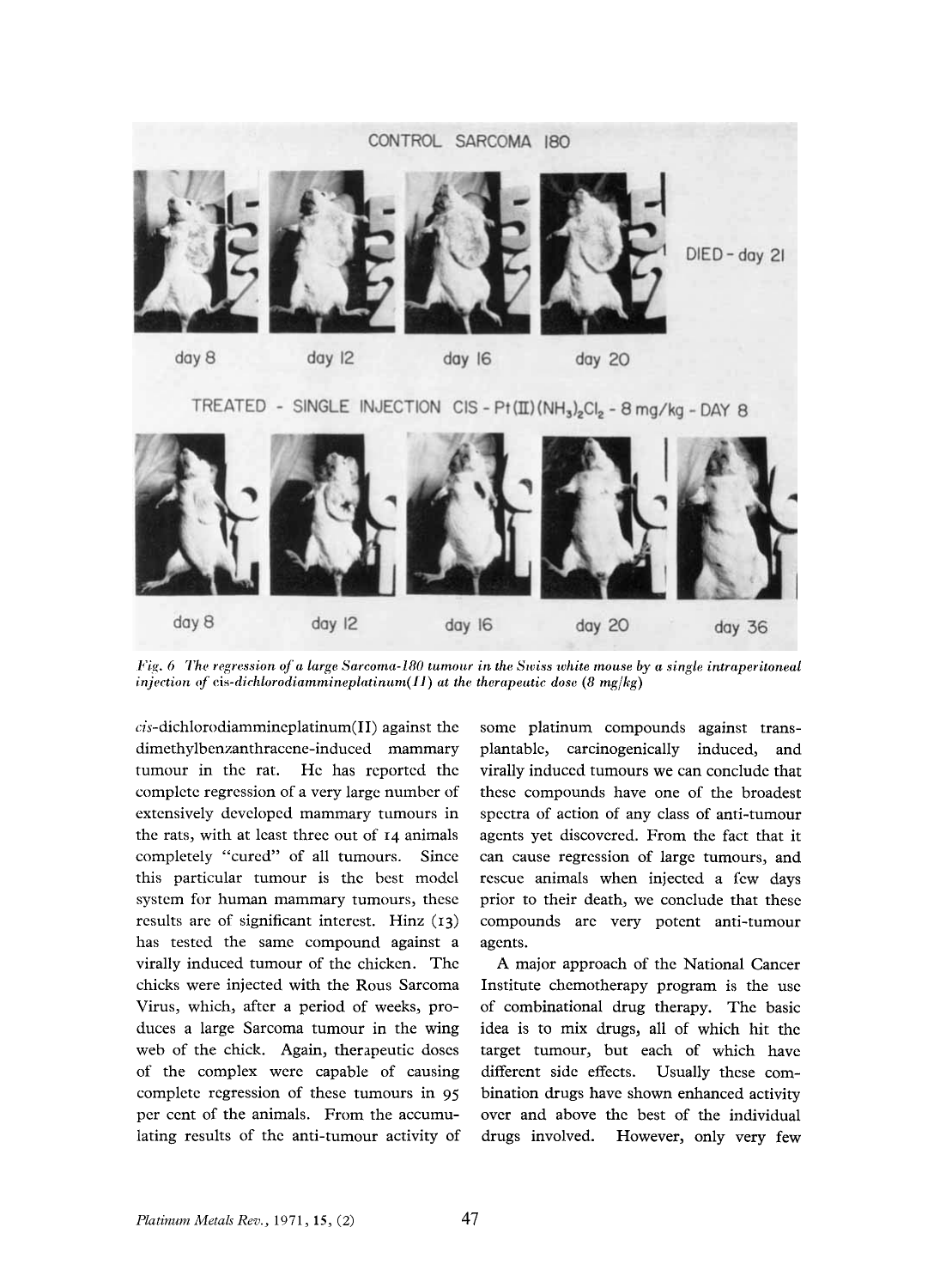combinations have been found which produced synergism of anti-tumour activity. Recently Venditti **(14)** showed that a combination of cytoxan (an alkylating agent) and **cis-dichlorodiammineplatinum(I1)** produced a large number of "cures" against an advanced leukaemia LIZIO in mice, whereas each of them individually produced only a small percentage increase in the lifespan, even up to toxic doses. This would appear to be a very promising method of treatment, since the drugs are both used at levels where side effects are minimal. I will describe below, in the section discussing the mechanism of action of the drug, a possible rationalisation for the apparent therapeutic synergism of these two drugs.

### **The Toxicological Effects of Platinum Complexes**

Experience teaches that it would be overly optimistic to expect an anti-tumour drug to be so specific in its action that it does not at all affect adversely the normal tissues of the body. In general, one finds that all such drugs have side effects which limit the dose levels that can be used in man. It is essential to predict from animal studies the kinds of toxicological effects one may anticipate when the platinum complex is used in human patients. Such studies have been undertaken in a number of laboratories.

It is first necessary to determine how long the drug remains in the animal after a pulse injection, and also its distribution as a function of time in the various organs of the animal. Toth-Allen (15) has evaluated the distribution in mice using a neutron activation technique which is sufficiently sensitive  $(\sim$  0.01 ppm) to measure accurately the low concentration of the platinum complex generally found in tissues  $({\sim}$  I to 5 micrograms per gram of tissue) after injection. She has reported that there is no specific uptake of the platinum complex in the Sarcoma 180 tumour tissue, and that indeed it appears in much higher concentrations in the filtering and excretory organs such as the

liver and kidney. However, the damage to these latter organs is negligible, whereas the tumour, of course, is destroyed. A significant fraction ( $\sim$  15 per cent) of the injected drug is still detectable after six days. It has been found, both by Kociba and Toth-Allen, that the drug primarily affects those cells of the body which are most rapidly dividing, such as the cells of the intestinal lining, and of the bone marrow. It is, therefore, a cytotoxic drug, and must be used with caution. These side effects are those generally expected with anti-tumour drugs and techniques for their amelioration have been developed. In the case of the platinum complexes, the damage is always reversible, and the animals recover. They exhibit no long-lasting side effects caused by therapeutic treatment.

## **The Molecular Biology of Platinum Complexes**

The interaction of the platinum complexes with cellular macromolecular syntheses has been investigated by Harder using tissue culture techniques (16). He has measured the ability of treated cells to manufacture nucleic acids (DNA and RNA) and proteins, using radioactively labelled precursors for each of these species. Only those platinum complexes which are active anti-tumour agents are capable of inhibiting the synthesis of DNA. Those which are inactive do not produce such inhibition. Further, at the dose level that appears in the tumour tissues of animals, the DNA replication is selectively inhibited, while RNA and protein synthesis are not inhibited. Similar results have been found by Howle and Gale *in vivo* **(17).** Such results are shown in Fig. 7. Harder has further proved that the inhibition of DNA synthesis is not caused by a blockage in the synthesis of the necessary precursors of DNA, nor is the ability of these precursors to enter the cells impaired. We conclude from these data that the platinum complexes most probably act by causing a primary lesion in the DNA of the cell. It is of interest now to determine the nature of this primary lesion.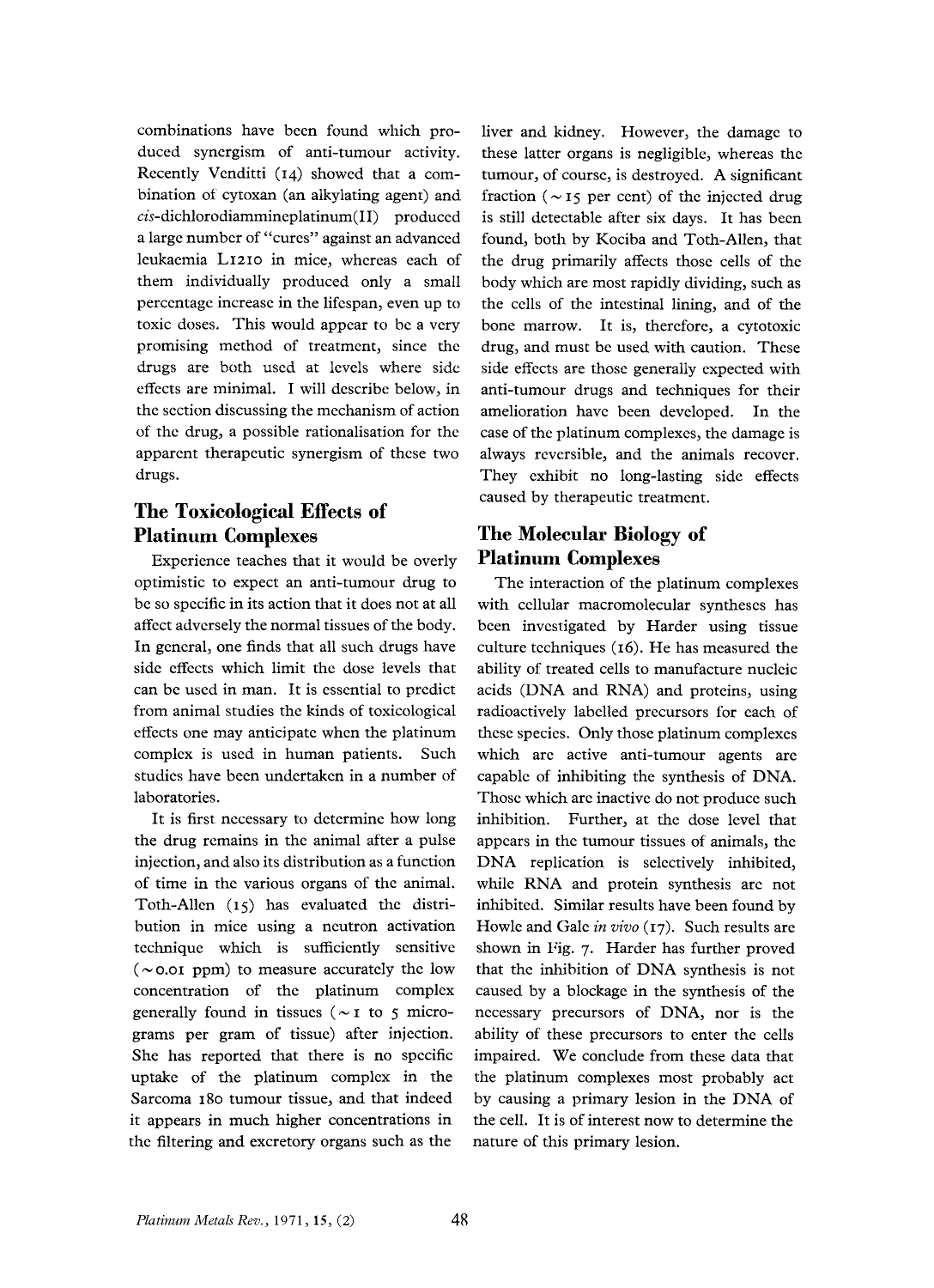

Fig. 7 The selective inhibition of DNA synthesis in human AV<sub>s</sub> cells grown in tissue culture by exposure to 5  $\mu$ M (1 ppm) cisdichlorodiammineplatinum(II) as measured by the rate of uptake of tritiated thymidine. The RNA synthesis, measured by the rate of uptake of tritiated uridine, and protein synthesis, measured by the rate of uptake of tritiated leucine are close to the control values (the horizontal line at 1.00 per cent)

Ihobnik **(IS)** suggested, on the basis of the similar occurrence of the two active chloride groups in bifunctional alkylating agents and in the **cis-dichlorodiammincplatinum(II),** that the platinum complexes act similarly to the bifunctional alkylating agents. Information we have gathered up to now indicates that there is indccd **a** similarity in the actions of both of these classes of compounds, but it is by no means an idcntity. For example, they are both capable of forcing giant cell formation in mammalian tissue culture, and of forcing filamentous forms in bacteria. They both selectively inhibit DNA synthesis at low concentrations in mammalian cells, and are

very effective in inducing lysogenic strains of bacteria. The present understanding of the action of the bifunctional alkylating agents is believcd to be the formation of an interstrand crosslink between the guanine bases, at the N-7 position, in double stranded DNA. In order to accomplish this interstrand crosslink, the two active chloride groups must be approximately **8A** apart. In the cis-dichlorodiammineplatinum(II), the spacing between the two active chloride groups is **3.3A.**  It would appear, thcrcforc, that such platinum complexes cannot be causing the same primary lesions, i.e., interstrand crosslinking, as do the bifunctional alkylating agents. On the basis of some recent evidence that the platinum complexes inhibit a single stranded bacteriophage as well as it does the double stranded bacteriophage (19); that it reacts in *vitro*  primarily with purine bases rather than pyrimidine bases; and taking into account that the stacking spacing of the bases in the Watson-Crick model of DNA is about **3.4A,**  we arc led to suggest that the primary lesion caused by the platinum complexes is an intrastrand purine dimer. This is a new type of lesion that has not been investigated before. *In* vitro studies with purine dimers tend at this time to validatc this hypothesis, but much further work must be done to prove or disprove it.

If indeed the platinum complexes do form an intrastrand purine dimer, while the bifunctional alkylating agents form an interstrand crosslink, it may then be that a ccllular repair mechanism, which normally operates within the cell to eliminate lesions in the DNA, would have more difficulty in simultaneously repairing both types of lesions, than either one of them individually. This could provide a rationale for the therapeutic synergism described above.

#### **Speculation on the Mode of Action of the Anti-tumour Effects**

Reslova (6) has shown that all platinum complexes which are active anti-tumour agents are capable of inducing lysis in lyso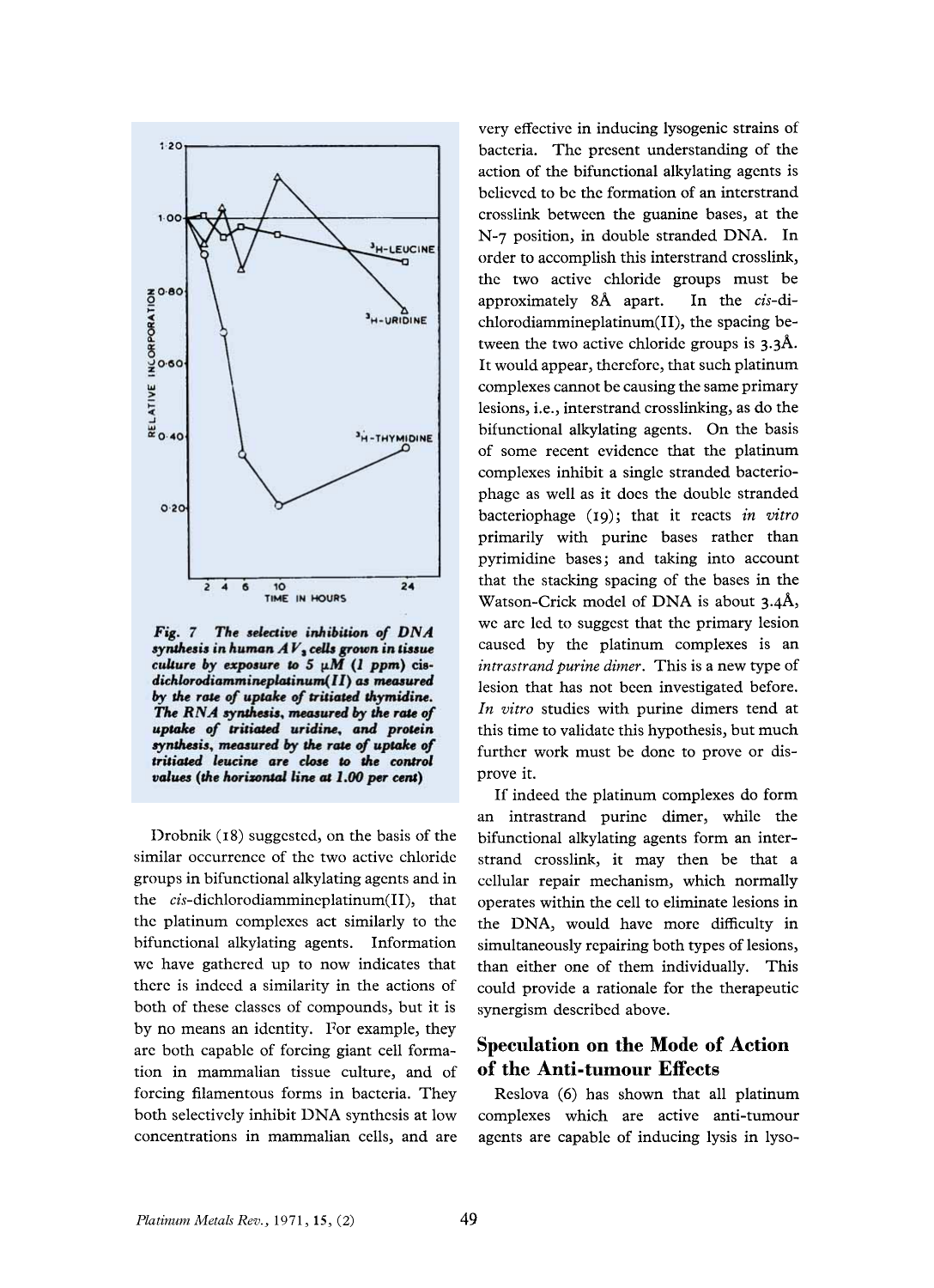genic bacteria; those which are non-active do not produce such lysis. These results provide a clue as to the mode of action of the platinum complexes in specifically damaging tumour cells. It has been suggested by a number of scientists that viruses may be the sole agents which transform normal cells into tumour cells. Howerer, since viral particles (virions) are rarely found in tumour tissues, it is more likely that the mechanism of transformation operates after viral infection by the incorporation of the viral genome into the cellular genome. Normally this viral genome is repressed and unable to exhibit its presence. Agents such as X-rays, radiation, other viruses, and chemical carcinogens could partially derepress these viral genomes, forcing the manufacture of a number of new proteins in the cell. It is hypothesised that some of these new proteins are the active agents causing transformation into tumour cells. This hypothesis is consistent with the theory of Huebner (20). If we now take the evidence of Reslova, obtained from bacterial cells, and apply it to the mammalian cells, we can suggest that the primary lesions in the DNA caused by the platinum complexes act to derepress completely the viral genome. This then leads to the active multiplication of the viral particles, which may or may not be defective. In any case this will almost certainly increase the antigenicity of the cell, and therefore stimulate the immune system to produce retaliatory antibodies to the tumour cells at an enhanced rate. It is also possible that, if the viral genome and the viral particles can be eliminated from the cell without concommitant cell death, the cell should revert back to its normal status. Such effects have been known to occur in the past. This speculation suggests a number of possible tests, and these are under way in a number of laboratories.

#### **Future Outlook**

One platinum complex, the cis-dichlorodiammineplatinum(I1) is currently on test at the National Cancer Institute in preclinical trials. It is anticipated that it will be tested on human patients some time in the spring of **1971.** It will be many months before sufficient clinical data will be available to allow a judgment of the efficacy of this new compound, either alone or in combinational drug therapy, in human tumours.

In the meantime, research must be pursued to develop analogues of the original compounds, and to continue testing these analogues on screening tumour systems. Without hesitancy I suggest it is now appropriate for inorganic chemists to join their organic brothers in submitting samples of their syntheses to appropriate Cancer Institutes for screening for anti-tumour activities. In addition to this chemical synthesis activity, it is desirable to know in more detail, and with greater security, the mechanisms of action of this new class of drugs, as well as their general toxicological and pharmacological properties in mammalian systems.

'This class of complexes of the platinum group metals form a promising new class of drugs to be added to the medical armamentarium.

#### **References**

- $I$ B. Rosenberg, L. VanCamp and *T. Krigas*, *Nature,* **1965, 205, 698**
- 2 €3. Rosenberg, E. Renshaw, L. VanCamp, J. Hartwick and J. Drobnik, *J. Bact.,* **1967, 93, 716**
- **3 B.** Rosenberg, **L.** VanCamp, E. Grimley and A. J. Thomson,Q. *Biol. Chem.,* **1967,242, 1347**
- *4* K. J. Bromfield, R. H. Dainty, R. D. Gillard and **13.** T. Heaton, *Narure,* **2969, 223, 735**
- **<sup>5</sup>***G.* R. Gale, J. A. Howlc and A. B. Smith, *Arch. Int. Pharmacodyn.,* **1971,** in press
- **6 S.** Reslova, International Symposium "Bacterial, Viral and Anti-Tumour Activities of Platinurn Compounds", Mich. State Univ., Sept. **1970**
- **7 B.** Rosenberg, **I,.** VanCamp, J. **B.** Trosko and V. H. Mansour, *Nature,* **1969, 222, 385**
- **8** €3. Rosenberg and I,. VanCamp, *Cancer Res.,*  **197% 3% I799**
- **9** L. VanCamp, **1970,** personal communication
- **10** R. J. Koeiba, *S.* D. Sleight and R. Rosenberg, *Cancer Cheniother. Rep.,* **1970, 54,** *325*
- **XI 1'.** A. Connors and A. Haddow, International Symposium "Bacterial, Viral and Anti-Tumour Activities of Platinum Compounds", Mich. State Univ., Sept. **I970**
- **12 C.** Welsch, *ibid.*